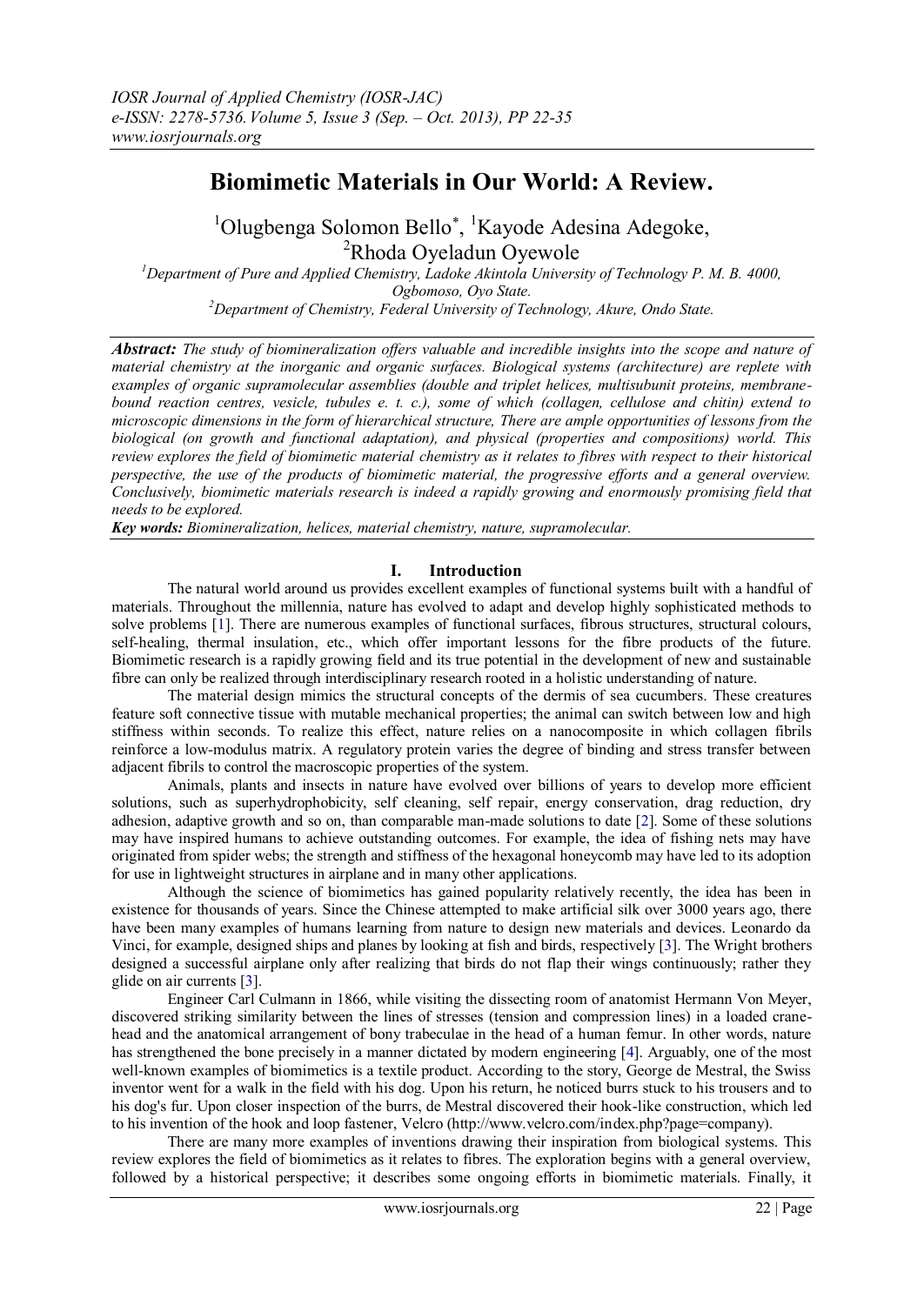explores the potential use of biomimetic materials and products towards the attainment of sustainable fibres. In general, the aim is not to emulate a particular biological architecture or system but to use such knowledge as a source of guiding principles and ideas. The underlying philosophy is therefore based on what might be termed as "soft interpretation", along with a large element of imagination [5]. By combining known technologies such as lithography or surface probe microscopies [6-7]. and complex functions or recognition abilities of biological systems, [8-9] micro and nanometer-scale architectures that integrate features such as anisotropy [10-11] specific binding [12-15] or motion [16-19] have been designed for potential applications in active nanodevices [20-24] dealing with electronic information and mechanical tasks, pre-encoded surface coatings for clinical testing and screening, structure-function elucidation, and new interface probes.

However, the interest here is in how these organic architectures can be associated with inorganic solids to give unique and exquisite biominerals, e. g. diatom frustules, coccoliths, seashells, bone, e.t.c.in which the structure, size, shape, orientation, texture and assembly of the mineral constituents are precisely controlled [25]. For numerous numbers of scientists, bioinorganic materials represent a source of inspiration for material synthesis. In fact, what actually captured the imagination is how such relatively simple inorganic material such as  $CaCO<sub>3</sub>$ ,  $SiO<sub>2</sub>$ ,  $Fe<sub>3</sub>SO<sub>4</sub>$  etc can be formed into precise functional architectures which include tough, durable and adaptive polymer-ceramic composites which can be fabricated using calcium phosphate and calcium carbonate by organized assembly based on specific molecular interaction [26]. If these biological archetypes can be reformulated in a synthetic context then perhaps the biomimetic design of nano- microscale materials and composites based on inorganic materials could be a real possibility in future processing strategies

The main thrust in the area of biomimetic/bio-inspired materials is the exploration of a radically new approach for the design of bio-inspired, synthetic polymers with stimuli-responsive mechanical properties. Materials, in which an external stimulus causes a reversible change of the mechanical properties, are the target. This functionality can oftentimes be exploited in various material platforms, which have the potential to enable applications that range from biomedical implants to robotic elements to adapting protective clothing to orthopaedic devices with controllable characteristics.

## **II. Definition of Biomimetic material**

**Biomimetic materials** are materials developed using [inspiration from nature.](http://en.wikipedia.org/wiki/Biomimicry) This may be useful in the design of composite materials, or material structures. Natural structures have evolved many inspiring examples that have been used by man. Common examples are the honeycomb structure of the beehive, the fibre structure of wood, spider silks, nacre, bone, hedgehog quills.

**Biomimetic** is the examination of [nature,](http://en.wikipedia.org/wiki/Nature) its models, systems, processes, and elements to emulate or take inspiration from in order to solve human problems [27] . Similar terms include bionics [28]. The term ‗biomimicry', or imitation of nature, has been defined as, ‗copying or adaptation or derivation from biology' [29]. The term 'bionics' was first introduced in 1960 by Steele [30] as, 'the science of systems which has some function copied from nature, or which represents characteristics of natural systems or their analogues'. The term ‗biomimetics' introduced by Schmitt [31] is derived from bios, meaning life (Greek) and mimesis, meaning to imitate [32]. This 'new' science is based on the belief that nature follows the path of least resistance (least expenditure of energy), while often using the most common materials to accomplish a task. Biomimetics, ideally, should be the process of incorporating principles that promote sustainability much like nature does from ‗cradle to grave', from raw material usage to recyclability, all in this physical world. Biomimetic material chemistry also refers to as bio-inspired chemistry [33] which is an important diverse field such as bio-ceramic, bio-sensing, biomedical engineering, bio-nanotechnology and biologically driven self assembly [5].

Through the history of life on earth, nature has gone through a process of trial and error to refine the living organisms, processes, and materials on planet Earth. The emerging field of biomimetics has given rise to new technologies created from biologically inspired engineering at both the macro scale and nanoscale levels. Biomimetics is not a new idea. Humans have been looking at nature for answers to both complex and simple problems throughout our existence. Nature has solved many of today's engineering problems such as hydrophobicity, wind resistance, self-assembly, and harnessing solar energy through the evolutionary mechanics of selective advantages.

## **History of Biomemetic Materials**

One of the early examples of biomimetic was the study of birds to enable human flight. Although never successful in creating a "flying machine", [Leonardo](http://en.wikipedia.org/wiki/Leonardo_da_Vinci) da Vinci (1452–1519) was a keen observer of the anatomy and flight of birds, and made numerous notes and sketches on his observations as well as sketches of various "flying machines" [34]. The Wright [Brothers,](http://en.wikipedia.org/wiki/Wright_Brothers) who succeeded in flying the first heavier-than-air aircraft in 1903, derived inspiration from observations of pigeons in flight [35]. [Otto Schmitt,](http://en.wikipedia.org/wiki/Otto_Schmitt) an American academic and inventor, coined the term biomimetics to describe the transfer of ideas from biology to technology. The term biomimetics only entered the Websters Dictionary in 1974 and is defined as "the study of the formation,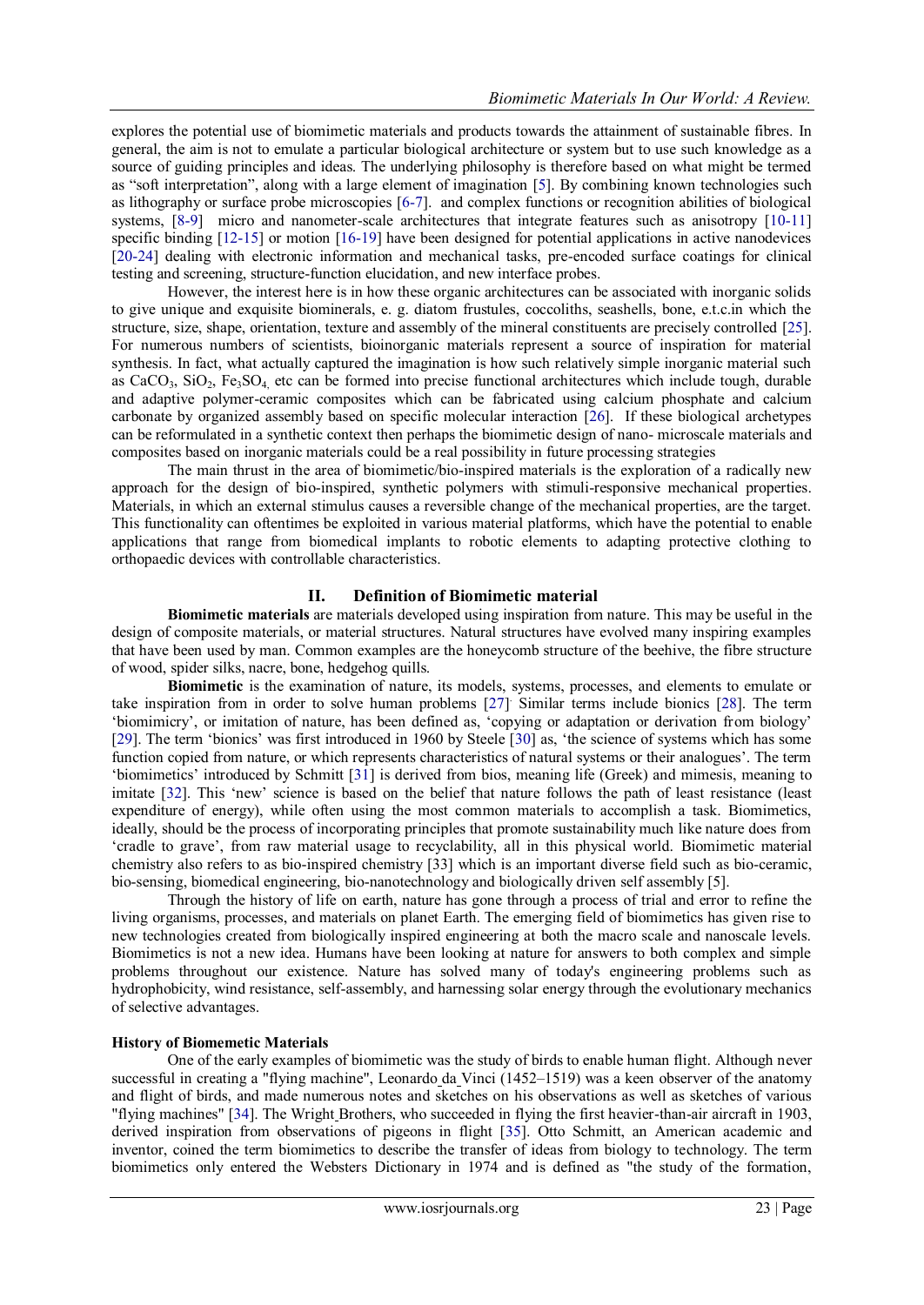structure, or function of biologically produced substances and materials (as enzymes or silk) and biological mechanisms and processes (as protein synthesis or photosynthesis) especially for the purpose of synthesizing similar products by artificial mechanisms which mimic natural ones".

In 1960, the term bionics was coined by psychiatrist and engineer [Jack Steele](http://en.wikipedia.org/wiki/Jack_Steele) to mean "the sciences of systems which have some function copied from nature" [32]. Bionics entered the Webster dictionary in 1960 as "a science concerned with the application of data about the functioning of biological systems to the solution of engineering problems". The term bionic took on a different connotation when [Martin Caidin](http://en.wikipedia.org/wiki/Martin_Caidin) referenced Jack Steele and his work in the novel "Cyborg" which later resulted in the 1974 television series ["The Six Million](http://en.wikipedia.org/wiki/The_Six_Million_Dollar_Man)  [Dollar Man"](http://en.wikipedia.org/wiki/The_Six_Million_Dollar_Man) and its spin-offs. The term bionic then became associated with 'the use of electronically operated artificial body parts' and 'having ordinary human powers increased by or as if by the aid of such devices' [36]. The term bionic took on the implication of supernatural strength, the scientific community in English speaking countries largely abandoned it [37].

The term biomimicry appeared as early as 1982 [38]. The term biomimicry was popularized by scientist and author [Janine Benyus](http://en.wikipedia.org/wiki/Janine_Benyus) in her 1997 book Biomimicry: Innovation Inspired by Nature. Biomimicry is defined in her book as a "new science that studies nature's models and then imitates or takes inspiration from these designs and processes to solve human problems". Benyus suggests looking to Nature as a "Model, Measure, and Mentor" and emphasizes sustainability as an objective of biomimicry [39].

Biological material science is developing rapidly as a new field at the interface between materials science and biology. The reasons are quite are diverse [40]. First, the advance in regenerative medicine generates an ever growing need for new types of biomaterials with specific and well-defined interaction with the biological host system [3, 7]. Secondly, recent advances in material characterization and fabrication technologies have prompted scientists to ask how one can reformulate the structure of natural materials, which developed in the course of evolution, into biomimetic designs for engineering applications [5, 6]. This leads to new classes of advanced materials with unusual combination of properties, which self-assemble, repair themselves or evolve. Finally, it is increasingly recognized that material properties can be critical for the biological function of molecules, tissues and organs. Hence, material science approach also contribute to some areas of biology [41- 42]. These three different directions constitute the vast and growing field of biological material science (the Figure below illustrates this).





(b) cell - material interactions (c) biomimetic materials *Figure 1: Three research areas of biological material science exemplified by research on bone:*

*(a) Material science approaches are used to elucidate structure-property relations in biological materials. Light and electron microscopic pictures show the cellular network of osteocytes and the mineralized extra-cellular matrix surrounding them. (b) A better understanding of cell – material interactions will, for example, improve implantable biomaterials and tissue engineering. The image shows bone forming cells growing on a ceramic scaffold. (c) Design principles of natural materials may help in developing new materials with unusual properties. The picture shows a biomimetic scaffold built by rapid prototyping.*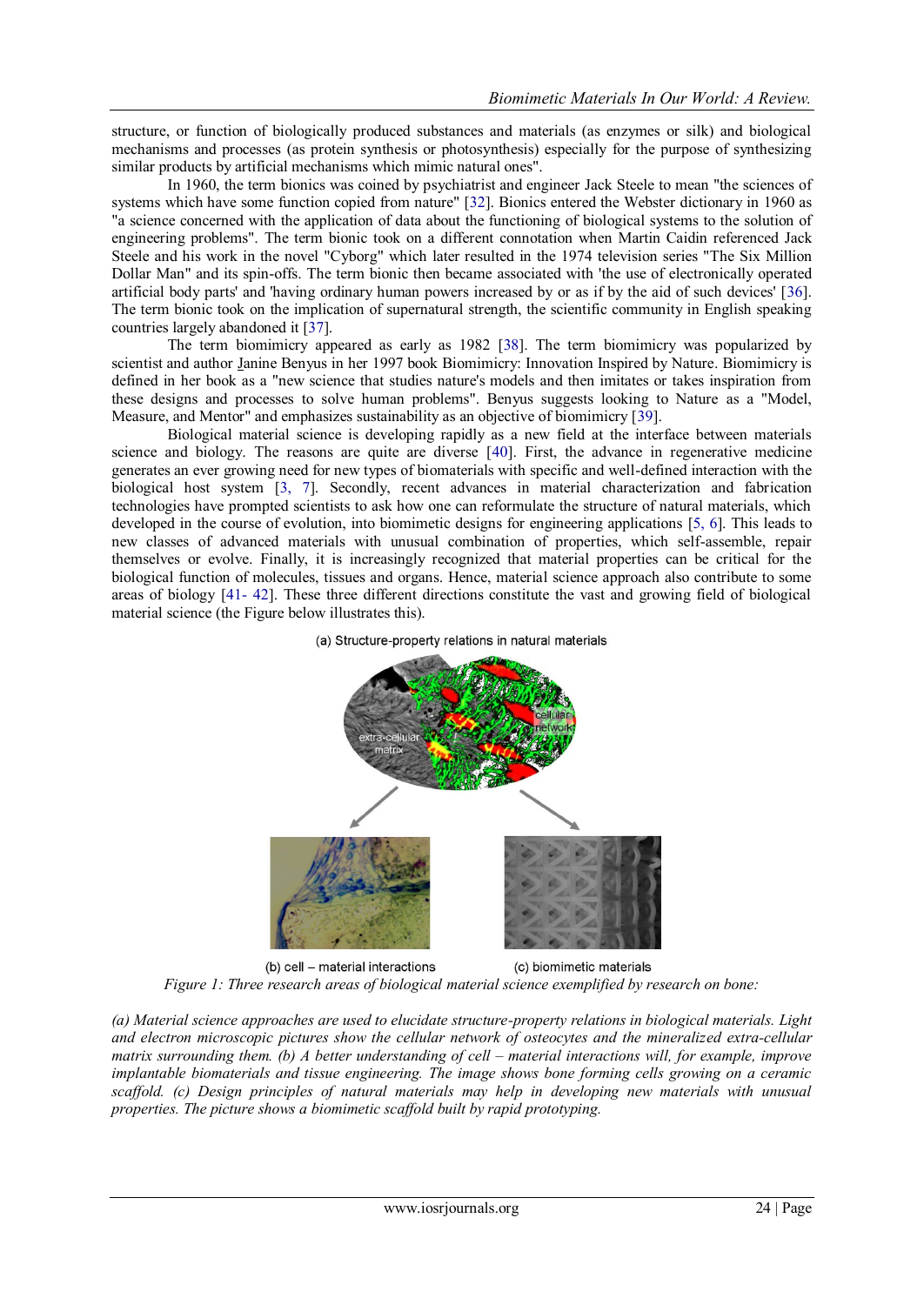# **Biomimetic Approach in Inorganic Material Chemistry**

Biomimetic approaches in material chemistry are at present primarily focused on in the study of processes and properties at the inorganic organic interface [43-44]. These strategies can be embraced within three activities which are (i) nanoscale synthesis, (ii) crystal engineering and (iii) microstructural fabrications – that are related to different combinations of the three biological constructional processes [45].

**Nanoscale Synthesis**. Due to of the fact that nanoscale particles show quantum size effects in their electronic, optical and chemical properties, there has been much activity in this area of synthetic chemistry [46]. A complementary biomimetic strategy involves the use of organic supramolecular cages that act as spatial hosts and reactive interfaces for inorganic guest materials, reverse micelles [47-48], microemulsions [49-50] and surfactant vesicles [51-52]. They have been used in a number of studies involving semiconductor, catalytic and magnetic materials (Table 1) [45]. These systems often have limited stability with regard to aggregation and hydrolysis, although the use of polymerized vesicles has ameliorated some of these problems. An alternative approach is to use the bimolecular cage of the iron-storage protein ferritin as a more robust environment for inorganic material synthesis [53-54]. In situ chemical reaction of the native iron oxide ores readily produces nanoscale iron sulphides. Whereas, the reconstitution of empty protein cages in aqueous salt solution gives a range of non-native oxide materials. One of which, magnetic Iron oxide,  $(Fe_3O_4)$ , endows the protein with permanent magnetic properties [54]. Other approaches that are not strictly biomimetic in design (e.g. the intercalation of nanoscale particles of CdS in Langmuir-Blodgett films [55] and magnetic iron oxides in polystyrene resins [56] serve to illustrate the general importance of inorganic-organic interactions in the control of material synthesis.

**Crystal Engineering**. Controlling the nucleation and growth of inorganic materials is an important consideration in material and colloidal chemistry. Oriented inorganic substrates such as Au and Si are used as epitaxial surfaces in chemical vapour deposition methods, and it would be significant if similar processes could routinely be undertaken in aqueous solutions. Over the past few years, a biomimetic approach to crystal engineering has been developed [45]. For example, compressed Langmuir monolayers have been used as nucleation substrates for the oriented growth of inorganic materials [57-61]. One particular advantage of this approach is that the functionality and packing of the organic surface is readily modified. Indeed, in many instances, complementing between the surface chemistry and structure of the surfactant film, and crystal faces of the incipient nuclei, results in the oriented nucleation of two-dimensional arrays of discrete crystals at the monolayer solution interface [45]. Another approach involving the adsorption of polyasparate onto a sulphonated polystyrene surface [62] was also effective in controlling oriented nucleation. These experiments, like those involving monolayers, highlight the requirements for molecular periodicity because the adsorbed molecules must adopt a  $\beta$ -sheet conformation if oriented nucleation is to be induced.

Biomolecular surface, such as tubules [63-65]. Bacterial fibres [66], rhapidosomes [67], and S-layer proteins [68], have been used as structural templates to guide the deposition of inorganic materials within predetermined spatial patterns [45]. The resulting crystals are often randomly arranged, but the microscopic morphology is controlled. In particular, elongated fibrous inorganic-organic composites can be formed [45]. The crystal morphology and texture of inorganic materials can also be influenced by soluble biomolecules. For example, acidic macromolecules (isolated from sea urchins) influence the morphology and fracture of synthetic calcite crystals by surface recognition and site-specific occlusion, respectively [69-70]. Studies using syntheticpeptide analogues of these biomolecules suggest that polyanionic domains of polyasparate and serine phosphate are responsible for the functional activity of the shell proteins [71].

**Microstructural Fabrication**. Controlling the microstructure of biominerals by cellular processing is clearly the most difficult aspect to translate into the world of material chemistry. The sophisticated use of cellular activity in shaping and assembling biominerals is difficult to reconcile with the static methods of chemical fabrication. Some progress has been made, however, in the use of functionalized polymers[72-75], polymer gels [76] and biomolecular matrices [77] as organized frameworks for in situ inorganic precipitation [45]. One of the main problems is the low mineral content of the resulting inorganic-organic composites [78]. One possible way round this is to run the system in reverse, that is, to incorporate a soluble polymer (polyethylene oxide into a preformed mineral matrix (such as the interlayers of a mica [79] or alternatively, precipitate both mineral (calcium silicate/aluminate) and polymer (polyvinyl alcohol) simultaneously [80-81]. It will be interesting to determine how the mechanical properties of these organoceramics compare with those observed in biominaerals such as abalone shell [43].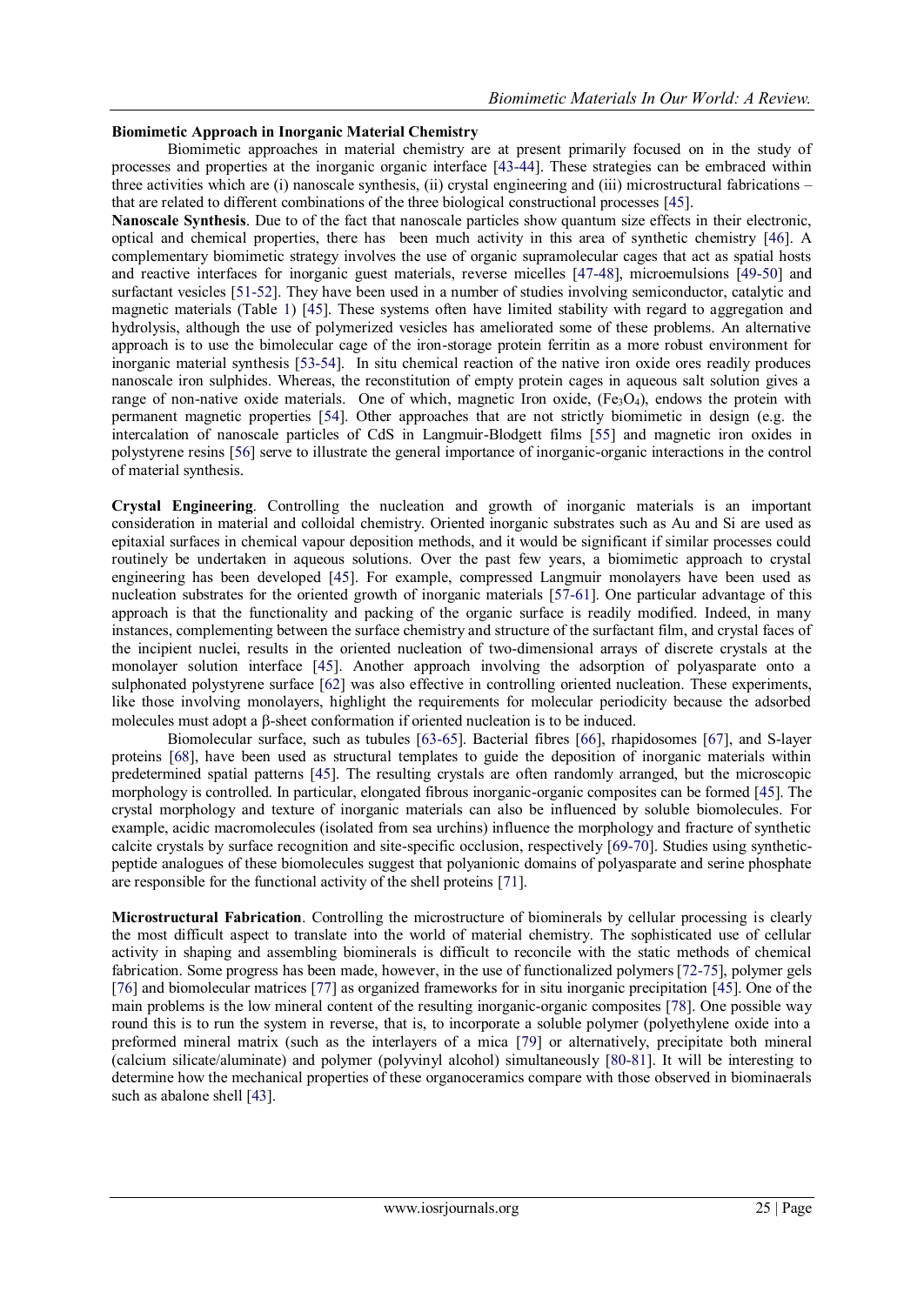| <b>APPROACH</b> | <b>STRATEGY</b>    | <b>PRODUCT</b>      | <b>SYSTEM</b>                                  | <b>MATERIALS</b>                                                                          |
|-----------------|--------------------|---------------------|------------------------------------------------|-------------------------------------------------------------------------------------------|
| Nanoscale       | Host guest         | Cluster             | Reverse micelles                               | CdS                                                                                       |
| synthesis       |                    |                     | Microemulsion                                  | Pt, Co, Metal Borides                                                                     |
|                 |                    |                     |                                                | $Fe3O4$ , CaCO <sub>3</sub>                                                               |
|                 |                    | Nanoparticles       | Vesicles                                       | Pt, Ag, CdS, ZnS,                                                                         |
|                 |                    |                     |                                                | Ag <sub>2</sub> O, FeOOH, Fe <sub>3</sub> O <sub>4</sub> , Al <sub>2</sub> O <sub>3</sub> |
|                 |                    |                     |                                                | Ca phosphates                                                                             |
|                 |                    |                     | Ferritin                                       | MnOOH, UO <sub>2</sub> , FeS, Fe <sub>3</sub> O <sub>4</sub>                              |
|                 |                    |                     | LB film                                        | CdS                                                                                       |
|                 |                    |                     | Polystyrene resin                              | $\gamma$ -Fe <sub>2</sub> O <sub>3</sub>                                                  |
|                 | Ligand capping     |                     | $(\gamma$ -EC) <sub>n</sub> G peptide          | CdS                                                                                       |
| Crystal         | Oriented nucleated | Single crystal      | Monolayer                                      | NaCl,CaCO <sub>3</sub> ,BaSO <sub>4</sub> ,PbS                                            |
| engineering     |                    |                     | PolyAsp/Polystyrene                            | CaCO <sub>3</sub>                                                                         |
|                 | Templating         | Shaped composites   | Tubules                                        | Cu, Ni, Al <sub>2</sub> O <sub>3</sub> Fe oxides                                          |
|                 |                    |                     | Bacteria fibres                                | $Fe2O3$ , CaCO <sub>3</sub> , CuCl                                                        |
|                 |                    |                     | Bacterial                                      |                                                                                           |
|                 |                    |                     | rhapidosomes                                   | Pd                                                                                        |
|                 |                    | Textured crystals   | S-layer proteins                               | Ta/W                                                                                      |
|                 | Directed growth    |                     | Sea urchin proteins                            | CaCO <sub>3</sub>                                                                         |
|                 |                    |                     | Polyanionic peptides                           | CaCO <sub>3</sub>                                                                         |
| Microstructur   | Extended           | Mineral-polymer     | Polystyrene-butadiene                          | CaCO <sub>3</sub> , CdS, Ca phosphate                                                     |
| al fabrication  | frameworks         | composites          | Polyvinylchloride                              |                                                                                           |
|                 |                    |                     | Polyacrlate films                              | TiO <sub>2</sub>                                                                          |
|                 |                    |                     | Polysiloxanes                                  | Fe oxides, BaTiO <sub>3</sub>                                                             |
|                 |                    |                     | Plyethylene oxide                              | CaCO <sub>3</sub> , CaSiO <sub>3</sub>                                                    |
|                 |                    |                     | Collagen                                       | CdS                                                                                       |
|                 |                    |                     |                                                | Ca phosphate                                                                              |
|                 |                    | Organized materials | Monolayers /Au                                 | CdS                                                                                       |
|                 | Assembly           |                     | Monolayers                                     |                                                                                           |
|                 |                    |                     | Cast bilayers films<br>Hydroxyl ethylcellulose | Fe <sub>2</sub> O <sub>3</sub><br>Fe <sub>3</sub> O <sub>4</sub>                          |
|                 |                    |                     | Polyacrlate sols                               |                                                                                           |
|                 |                    |                     | $SiO2/OH$ gel                                  | CaCO <sub>3</sub>                                                                         |
|                 |                    |                     |                                                | BaSO <sub>4</sub>                                                                         |
|                 |                    |                     |                                                | CaCO <sub>3</sub>                                                                         |

Table 1: Biomimetic approaches in inorganic material chemistry [45].

# **Biomimetic Material Synthesis**

The aim of this approach is to explore the possibility of generating new material families of great potential using ideas from biological systems. Clearly this type of research has to rely on a thorough study of the structure-function relationship of the biological materials which may serve as models. Rather than copying the structures observed in nature, the building principles are being transferred which requires a deep understanding of the biological model system [1]. Within the profile of material science activities of the Max Planck Society, involving Institutes in Potsdam, Mühlheim, Dresden, Stuttgart, to name just a few, a whole variety of approaches has proven successful in transferring working ideas from the study of biological systems into a chemical or technical environment. One of those areas is biomimetic mineralization [40]. Biominerals, such as mother of pearl, are materials usually generated from available commodities or waste products but with superior properties to man-made materials of the same composition. This is due to their composition, structural hierarchy and a clever composite or hybrid design. It was therefore very attractive to unravel the natural design principles and to apply them in biomimetic mineralization approach [40].

Biominerals are usually synthesized at the surface of organic templates such as macromolecular frameworks, lipid membranes or cell walls. In order to achieve these biomineralization processes, specific interactions, selective organic moieties and biocompatible minerals have evolved. A recent study has shown the complexity underlying cell/mineral interactions in the case of the bacterium, *Shewanella oneidensi* and iron oxide minerals, goethite ( $\alpha$ -FeO (OH)) [82]. *Shewanella oneidensi* is a dissimilatory metal-reducing bacterium, which oxidizes organic matter in oxygen-deficient environments by reductively dissolving iron (III)-rich minerals.

The general importance of proteins and peptides in controlling the nucleation and/or growth stages of mineralization has continued to be demonstrated by many in-vitro studies of calcium carbonate crystallization. For example, chiral crystals of calcite were formed in the presence of pure D-or L-aspartic acid due to preferential binding of amino acid enantiomers to the surface steps that offer the best geometrical and chemical match [83]. Homo-or heteropolymers of amino acids also have a marked influence on calcium carbonate crystallization [84].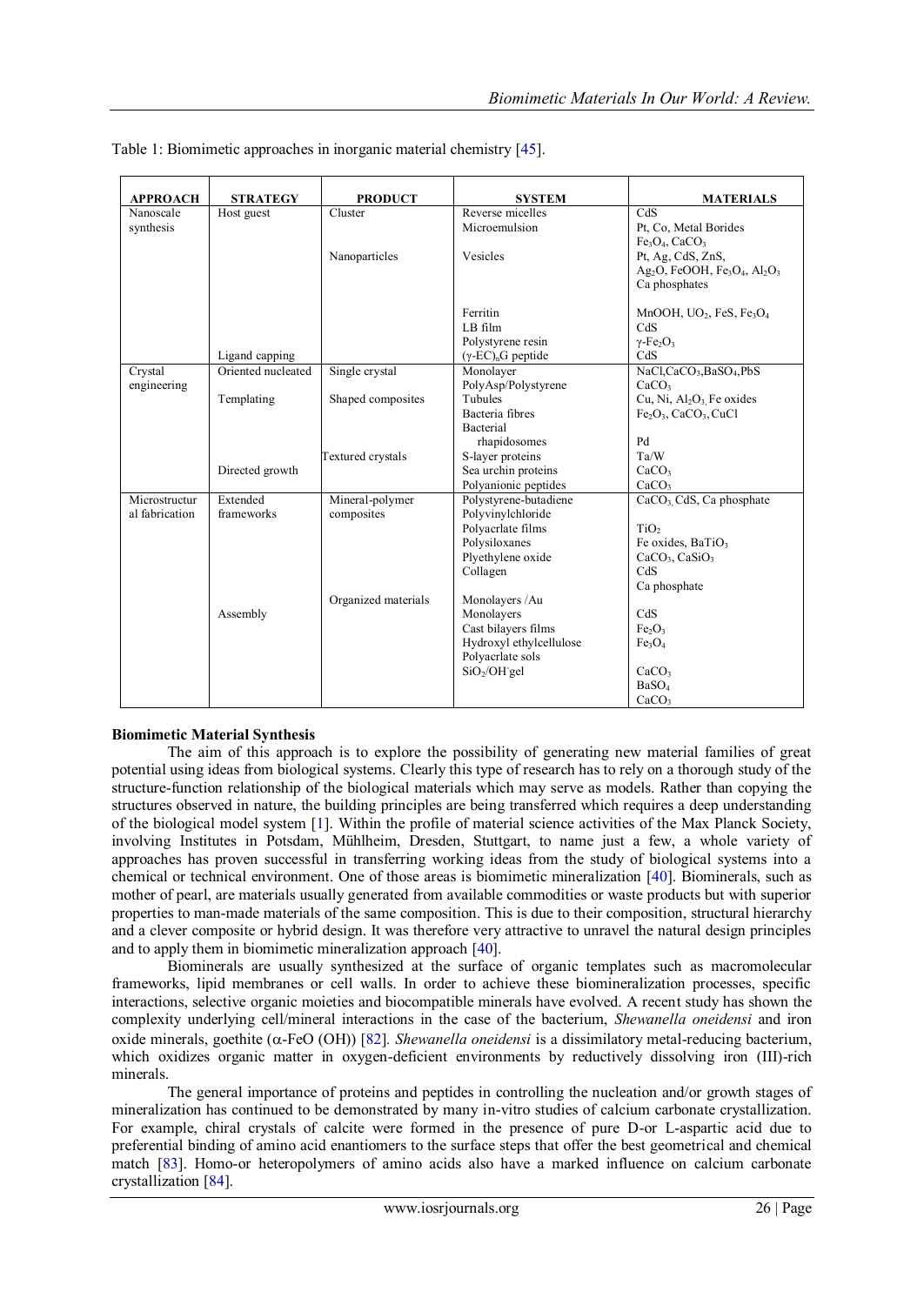It turned out that biominerals are not formed along the classical crystallization pathway. Instead, mutual organizations of nanoparticle building units as well as amorphous and possibly even liquid precursors seem to be important. Setting the conditions such that these pathways can also be used in technical crystallization processes has lead to the generation of complex synthetic crystalline structures, which are indeed organic-inorganic hybrid materials, often exhibiting hierarchy. Mimicking nacre as a layered hybrid structure has been pursued within the Max Planck Society (MPS) [85-89], and elsewhere [90-91]. Indeed, nacre is a layered composite of calcium carbonate mineral and macromolecules with 3000-fold fracture resistance compared to the mineral itself. Using synthetically generated liquid precursors for the mineral phase to infiltrate the organic scaffold of Nacre which allows generating a material that cannot be visually distinguished in its structure from natural Nacre – even not under an electron microscope [85]. Other work in Dresden focuses on biomimetic morphogenesis and structures of hierarchical nanocomposite superstructures closely related to functional materials in the human body (bone/teeth and otoconia) [92-93] because these biominerals are very rich in calcium which are useful in the formation of strong bone and teeth.

The influence of polyacrylic acid on CaCO<sub>3</sub> crystallization has been reported by Naka and Chujo [84]. They showed that the precipitation of one of the three polymorphs of  $CaCO<sub>3</sub>$  can be induced at low temperature  $(30<sup>0</sup>C)$  by triggering the polymerization of acrylic acid after different aging times in a calcium carbonate supersaturated solution. The cooperative effect of aqueous solutions of poly (acrylic acid) and insoluble polysaccharide substrate (cellulose, chitin, chitosan) has also been studied. When all proton-donor or – acceptor groups of the polysaccharides are protected, no precipitation occurs. In the presence of  $NH<sub>2</sub>$  and/or OH groups on the solid surface, but without the polymer solution. A variety of synthetic substrates and their effect on the controlled morphogenesis of calcium carbonate have been reviewed recently [84].

Compared with calcium carbonate, fewer studies were reported in 2001 on the effect of organic macromolecules on calcium phosphate crystallization. One remarkable system, however, concerned the study of fluoapatite – gelatin composites as a model system for building nano – and meso-structured materials exhibiting some of the characteristics of tooth enamel [94]. As chemistry is not bound to  $CaCO<sub>3</sub>$  but can employ better performing technical solutions, such biomimetic approaches are highly promising for future material design, as they can be extended by using carbon fibers, alumina flakes, or WC- nanostructures [40]. Ongoing work at the MPI Stuttgart focuses on the generation as well as the investigation of the structure-property relationships of inorganic functional materials and organic/inorganic hybrids, based proteins, peptides, amino acids, and DNA as well as synthetic polyelectrolytes or self-assembled monolayers serving as organic templates for the formation of oxide-based materials with superior mechanical properties [87-88]. Further research efforts deal with surface display methods in order to identify peptides, which specifically interact with inorganic functional materials and thus guide the formation of organic/inorganic composite materials. Besides this combinatorial biological approach to discover mineralizing peptides, the identification of bacterial proteins, directing mineralization in microbes is currently studied [40]. Furthermore, the investigation also comprises of unicellular microalgae, which makes use of polysaccharides as templates for biomineralization.

Porous structures offer a large heterogeneous surface for exchange reactions, e.g., for chemical reactivity (in heterogenous catalysis for electron exchange in electrodes) or for molecular adsorption (for adsorbents and chromatographic materials). However, most technical systems exhibit either a regular porosity (e.g. zeolites) or even a random porosity, such as activated carbons. This is not favourable and results in serious technical restrictions of mass transport and mass exchange. Nature, on the opposite, has found a different solution for this problem and establishes a hierarchical transport and pore system to combine optimal surface area with minimal resistance [40].

Biomimetic science not only contains the inspiration by natural materials but also natural processes, partly. Hydrothermal processes or the formation of coal or fossil fuels from biomass are just good examples to illustrate this type of processing and thinking. Mimicking coal formation from biomass in the laboratory opens special perspectives, as waste biomass is omnipresent on this planet; while coal or carbon derived materials are regarded as high value product in this world of ours. Biomimetic approaches to diverse long lasting carbon structures by optimization and variation of synthetic procedures include "biomimetic humins" [40] or black porous carbon as a conditioner to improve soil quality (thus generating "black soil" from depleted soil), ion exchange carbons for ion binding or with improved sorption capacity to clean drinking water since adsorption onto activated carbon in the form of grains or powder is a well-known process for micropollutants removal. In recent years, new adsorbents have been developed: cloths made of woven activated carbon fibres. These activated carbon cloths exhibit a low diameter of fibres  $(10\mu \text{ m})$ , a large microporosity volume as well as high specific surface area which may reach 2,000  $m^2$  /g [95]. With such characteristics, these adsorbents are shown to be efficient in adsorbing micro organic pollutants from aqueous or gaseous streams [96], but also high carbon hybrid materials which can effectively be used in the future generation of lithium batteries, similar to the approach described above but on the basis of biomass.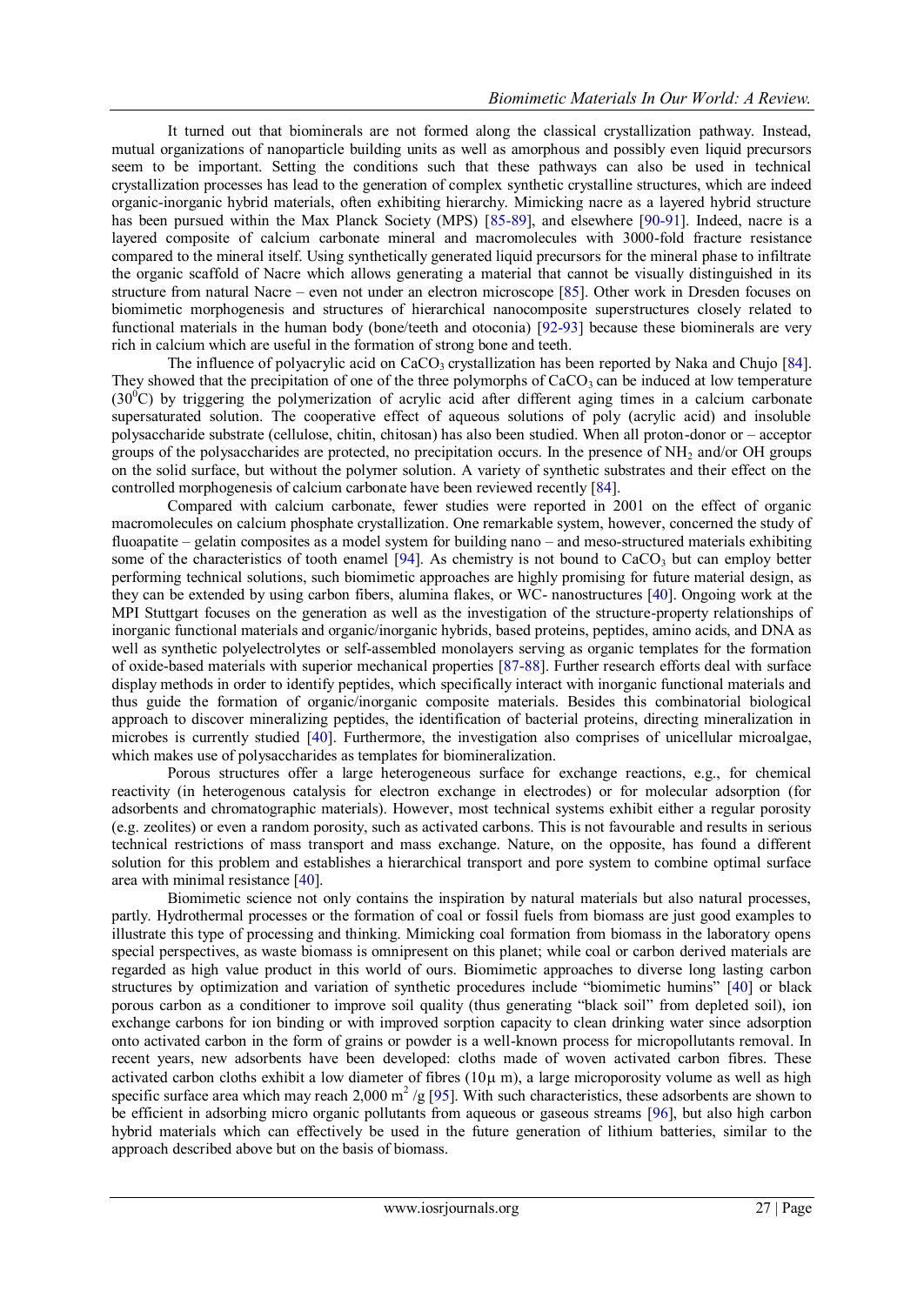It is therefore interesting to note that changing the raw material base to carbon-negative sustainable biomass does not necessarily compromise the carbon properties, for instance, literature-described battery capacities well above the current technology level, and the ion exchange capacity of the synthetic humin ion exchangers is by factors higher than the best commercial, petrochemical ion exchange resins [40].

Other research topics that are currently treated include  $CO<sub>2</sub>$ -specific sorbents for carbon capture and storage schemes or – giving up  $CO<sub>2</sub>$  negativity- the development of an indirect carbon fuel cell which turns aqueous dispersions of hydrothermal coal directly into electric energy [40]. Thus, using the colloids derived from hydrothermally treated biomass (including banana and orange peels), such fuel cells have shown to be operative and can act as a potential source of electricity with an overall zero-emission balance of  $CO<sub>2</sub>$  especially the black humin carbon used for soil improvement seems to have the potential for taking up a significant part of CO 2 from the atmosphere while generating a biological benefit at the same time, via higher crop yields of

farmland or a potential reforestation of badlands [40]. The biomimetic process (from an expert's view) can provide an effective and sustainable alternative to the currently known "biochar" process (using dry biomass and classical charring) [40]. The figure below depicts some of the possible carbon structures made by hightemperature catalysis to illustrate that biomimetic chemical processes can extend nature to a range where biogeological processes are simply not operative.



*Figure 2: Different carbon nanostructures made by high-temperature catalysis, mimicking natural coalification however in a controlled technological environment: a) carbon nanoparticles for printing or reinforcement; b) carbon nanorods as texture modifier or conductance additive; c) sponge like carbon for water binding and ion exchange*

Among many other interesting options of so called "molecular fossils" (i.e. molecules existing in nature throughout evolution), organic semiconductors based on  $CO_2$ , ammonia and/or prussic acid are chemically appealing. It is interesting that following those ideas (and Justus Liebig´s pathways) it was recently

possible to synthesize an all organic polymeric semiconductors from urea (or  $\text{CO}_2$  and ammonia) which is

extremely oxidation stable and therefore exhibits the appropriate band gap to split water photochemically and to activate  $CO<sub>2</sub>$  [97]. The efficiencies are still rather low, but the principal feasibility includes the rather robust generation of organic indirect semiconductors which was rather unexpected i.e a posteriori which justifies the primary assumptions of a near bio-geo-mimetic approach.

# **Cell Material Interaction and Mineralized Biology**

One of the many remarkable features of bone is the integration of living cells within the mineralized collagen matrix. Not only are the cells biochemically active but they also communicate to other as well as cells outside the tissue so that the mineral becomes an integrated system capable of adaptation. The synthesis and processing of analogous artificial systems is far from being realized and represents a major challenge and paradigm shift in biomimetric material chemistry.

Currently, there are many studies describing the encapsulation of biomolecules within inert inorganic matrices such as silica. In many cases, the biomolecules are used as functional units within a porous medium. For example, chlorophyll *a* and *b* pigments have been chemically grafted post-synthetically unto the internal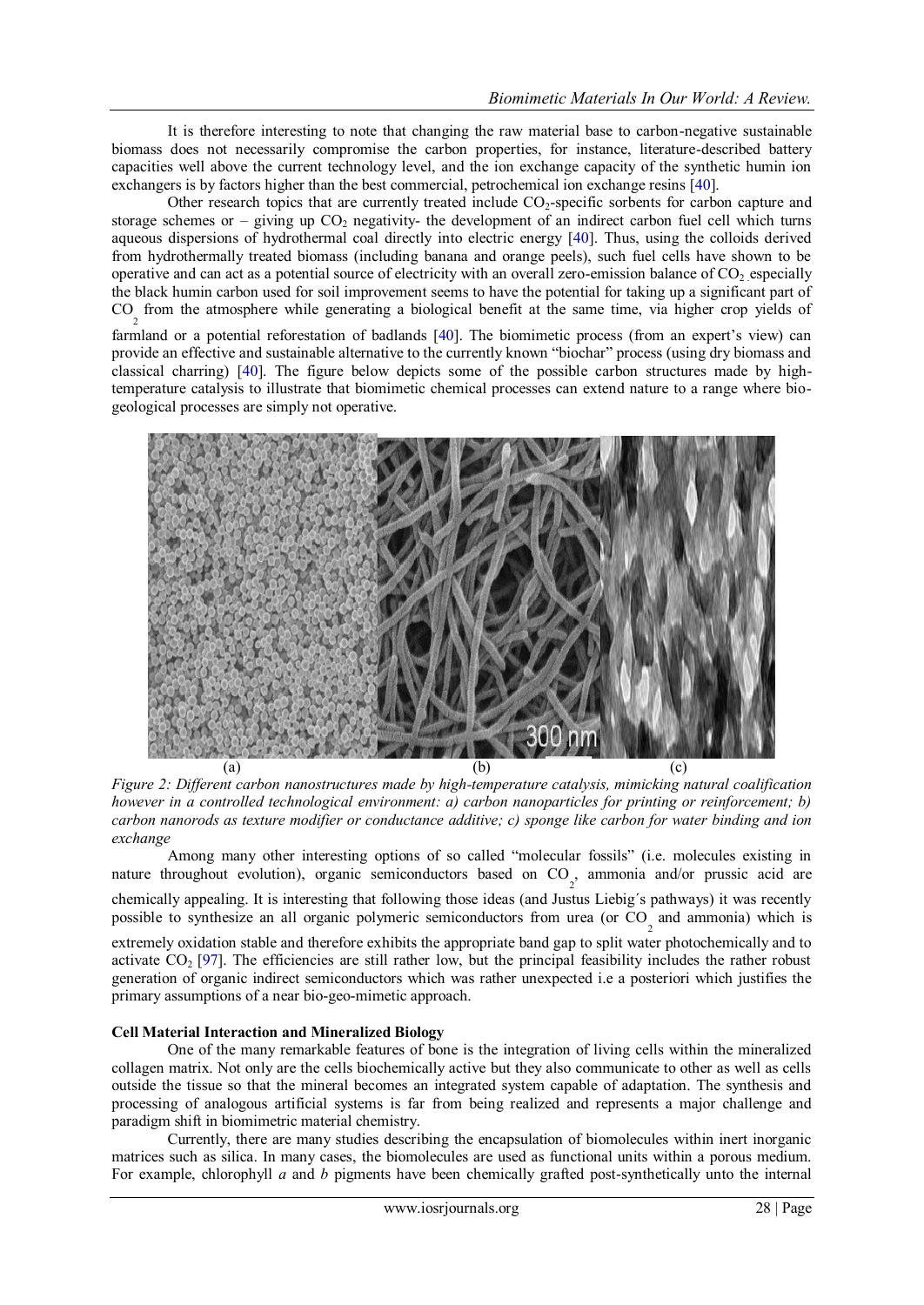surfaces of a mesoporous silica modified with α*, w-*diols [98]. In contrast to studies on molecular entrapment, there are few investigations on the incarceration within inorganic matrices of proteins or whole cells; however, the field appears to be developing. One of the major issues is to immobilize these relatively large biological components in the solid matrix without loss of structural integrity and functionality, and in this regard, the soft conditions of sol-gel processes appear to be very promising. Other studies have cast intact biostructures in silica. For example, highly ordered silica replicas were produced by surfactant-assisted mineralization of wood tissues [99].

The way biomaterials interact with a biological system raises a number of fundamental unresolved questions [40]. Cells have been shown to respond not only to subtle variations in the chemical composition of the growth medium and to contacts with neighbouring cells, but also to the nature and the properties of the materials they are in contact with. This concern on how cell interact with materials, can influence cell growth and differentiation by the properties of a substrate material. This includes physical properties, such as stiffness, shape, roughness, porosity of the surface, as well as chemicals, such as the role of surface functionalization or protein adsorption. Resolving such questions is crucial in the context of regenerative medicine, in biomedical engineering or even in the control of biofouling. A number of Institutes of the MPS, including those in Göttingen, Munich, Stuttgart, are engaged in such studies. For example, work at the MPI of metal research has shown that the spacing of possible binding sites on a material surface in the nanometer range has a profound influence on the adherence of cells and, thus, on their capacity to proliferate next to the material [40-41, 101- 102].

One of the most stricking characteristics associated with many biominerals is their exquisite ornamentation. The subtle and intricate decoration of diatom frustles, coccolith scales and acantharian skeleton arises from the dynamic shaping of vesicles under cellular stresses. Simple elongated morphologies are probably produced by affiliation of the vesicles with cytoskeletal frameworks such as radial (tubulins) or tangential (spectrins) stress filament [45].

#### **Biologically Inspired Engineering**

The use of biomineralized structures is vast; they are derived from the abundance of nature through studying the nano-scale morphology of living organisms, many applications have been developed through multidisciplinary collaboration between biologists, chemists, bioengineers, nanotechnologists, and material scientists. For example, the biomimetic materials in tissue engineering are materials that have been designed such that they elicit specified cellular responses mediated by interactions with scaffold-tethered [peptides](http://en.wikipedia.org/wiki/Peptides) from [extracellular matrix](http://en.wikipedia.org/wiki/Extracellular_matrix) (ECM) [proteins;](http://en.wikipedia.org/wiki/Protein) essentially, the incorporation of cell-binding peptides into [biomaterials](http://en.wikipedia.org/wiki/Biomaterial) via chemical or physical modification [103]. Such peptides include both native long chains of ECM proteins as well as short peptide sequences derived from intact ECM proteins. The idea is that the biomimetic material will mimic some of the roles that an extracellular matrix plays in [neural tissue.](http://en.wikipedia.org/wiki/Neural_tissue)

#### **Diverse Use of Fibres**

Nature is full of excellent examples of building with fibres. A more obvious example is in the cobwebs formed by certain species of spiders. These are made up of short irregular strands of fibres arranged almost randomly while the cob-webs made by other species of spiders are regular, elegant and elaborate. Plants and trees provide other superb examples of fibrous structures. In many cases, the fibres are arranged or oriented in a particular manner to impart desired mechanical properties to the structure. A good example is the coconut palm (*Cocos nucifera*, Linn.) tree [104]. The coir fibre derived from its seed husk is well-known and used in floor coverings, mattress fillings and others. Among other fibres found on a coconut palm [105], the layers of fibrous sheets in the leaf-sheath (base of the leaf stalk attached to the tree trunk) with fibres in the alternating sheets oriented nearly orthogonal to each other appear to be already in a woven structure [106]. Interestingly, the leafsheath consists of three distinct types of multicellular fibres made of mostly cellulose and lignin arranged in a highly ordered structure. The mechanical properties of these three types of leaf-sheath fibres are different from each other [106]. Wood and bamboo are excellent examples of natural fibrous composites with high work of fracture. Wood consists of parallel hollow tubular cells reinforced by spirally wound cellulosic fibrils embedded in a hemicelllulose and lignin matrix. The helix angle of the spiral fibrils control various mechanical properties including stiffness and toughness of wood [107-110]. Bamboo is one of the strongest natural fibrous composites with many distinguishing features. It is a hollow cylinder with almost equidistant nodes. Bamboo also has a functionally graded structure in which fibre distribution in the cross section in the bamboo's culm is relatively dense in the outer region [111]. The chemical composition of bamboo is very similar to wood but its mechanical properties are very different. Wood tracheid and bamboo fibres [112-113] are both hollow tubes (or with a lumen) composed of several concentric layers, each layer is reinforced with helically wound microfibrils. The difference in properties originates from the number of fibre layers and microfibrillar orientation angles [112].

Nature also has abundance of examples of responsive fibrous structures. Many plants are able to produce passive actuation of organs by controlling anisotropic deformation of cells upon exposure to moisture.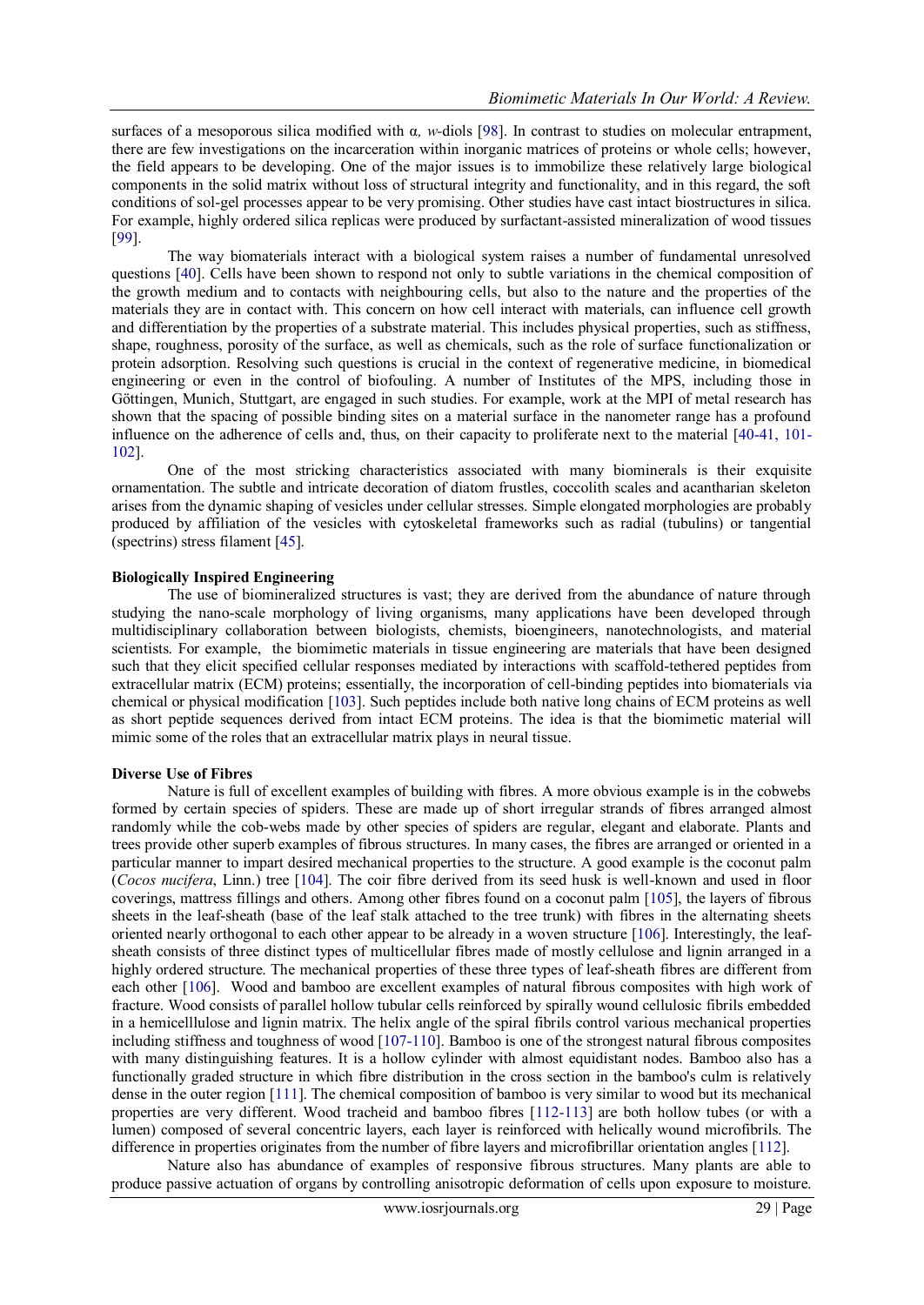Plant cell walls are made of stiff cellulosic fibrils embedded in a moisture-sensitive softer matrix consisting of hemicelluloses, pectin and hydrophobic lignin. The absorption and desorption of moisture by the plant cell wall matrix causes anisotropic deformation of the cell wall [114]. The orientation of the cellulosic fibrils in the cell walls as well as their stiffness is crucial in determining the degree as well as the direction of the bending actuation [115]. Pine cones are known to use this hygromorphic behaviour in distributing their seeds. Drying at ambient humidity causes a close and tightly packed pine cone to open up slowly owing to the bilayered structure of the individual scales [115-116]. The mechanism of pine cone opening relies on the humidity sensitive outer layer of the ovuliferous scales to expand or shrink in response to moisture in the atmosphere, while the inner layer remains relatively unresponsive [115].

From plants to animals, one of the unique uses of fibres in structural construction is that of the skeleton of glass sponge *Euplectella* as reported by Aizenberg [117]. The hierarchical structure is made of lamellar fibres of silica nanospheres at the nanoscale to rectangular lattice formed by rigid fibre-composite beams at the macroscale. The resulting remarkable truss-like cylindrical, skeletal structure made of the intrinsically low strength and brittle material, glass, is stable and is able to withstand tensile and shear stresses caused by currents while attached to the ocean floor. Interestingly, the structure is very similar to that of a triaxial fabric developed by Dow in 1969 to obtain a more 'isotropic' and stable structure appropriate for space applications [118].

#### **Biomimicry and Sustainability**

Biomimicry, in its strictest interpretation, is the process of emulating nature's way of finding a solution including ‗designing' and ‗making' with the least environmental impact. In fact, biological systems should be seen more as concept generators in terms of transfer of principles and mechanisms rather than something to copy, literally. Modern technologies have made it possible to design and manufacture products/systems that are based on nature. However, the process or the technology to do so has not always been purely eco-friendly. It is primarily because nature's implementation of a concept into a system is far different than that developed by humans. In nature, growth is the primary means of 'manufacture' rather than fabrication. The hook and loop fastener, Velcro, has been traditionally manufactured using nylon. The key ingredients are petroleum derivatives, with the usual environmental consequences of petroleum processing. If biomimicry is to be used as a new principle in designing fibres(e.g. textiles), sustainability must be part of it. Biomimetics can help us rethink our approach to material development and processing thereby help to reduce our ecological footprint [104]. The history of textiles is full of continuous search for invention of new fibre-forming polymers with unique and improved properties. The increase in world population coupled with increased standards of living has driven *per capita* consumption of fibre to levels that may not be sustainable. As an example, *per capita* consumption of fibres in the USA has grown from about 25 kg in the early 1980s to about 40 kg in 2008 [119- 121]. The increasing demand for fibres is also driven by their new and innovative use in new and innovative products. Ideally, the increasing demand should be met largely by using renewable resources and through efficient recycling. Plants and animals in nature hold the key to this route.

## **Economic Impact of Biomimetic Materials**

The design strategies of biological materials are not immediately applicable to the design of new engineering materials, since there are some remarkable differences between the strategies common in engineering and those used by nature. The first major difference is in the range of choice of elements, which is far greater for the engineer. Elements such as iron, chromium and nickel are very rare in biological tissues and certainly not used in metallic form, as would be the case for steel. Iron is found in red blood cells, for instance, as an ion bound to the protein haemoglobin and its function is certainly not mechanical but rather to bind oxygen. Most of the structural materials used by nature are polymers or composites of polymers and ceramic particles. Such materials would generally not be the first choice of an engineer to build strong and long-lasting mechanical structures. Nevertheless, nature uses them to build trees and skeletons. The second major difference is the way in which materials are made. While the engineer selects a material to fabricate a part according to an exact design, nature goes the opposite way and grows both the material and the whole organism (a plant or an animal) using the principles of (biologically controlled) self-assembly. This provides control over the structure of the material at all levels of hierarchy and is certainly a key to the successful use of polymers and composites as structural materials.

Bio-inspiration is not just a consequence of an observation of naturally occurring structures [122]. The reason is that nature has a multitude of boundary conditions which we do not know apriori and which might all be important for the development of the structure observed. Therefore, we need to keep our eyes open and must be able to solve a particular problem set. Both the biological structure and the set of problems the structure is designed to solve can bio-inspire us. For example, the structure of our own femoral head to be a solution for a mechanical optimization problem (as hypothesized in the so-called Wolff law) [123] is a practical example, questions still remain like which mechanical property has been optimized (stiffness, toughness and defect tolerance) and the possible influence of other boundary conditions. It is well known that bone is also the body's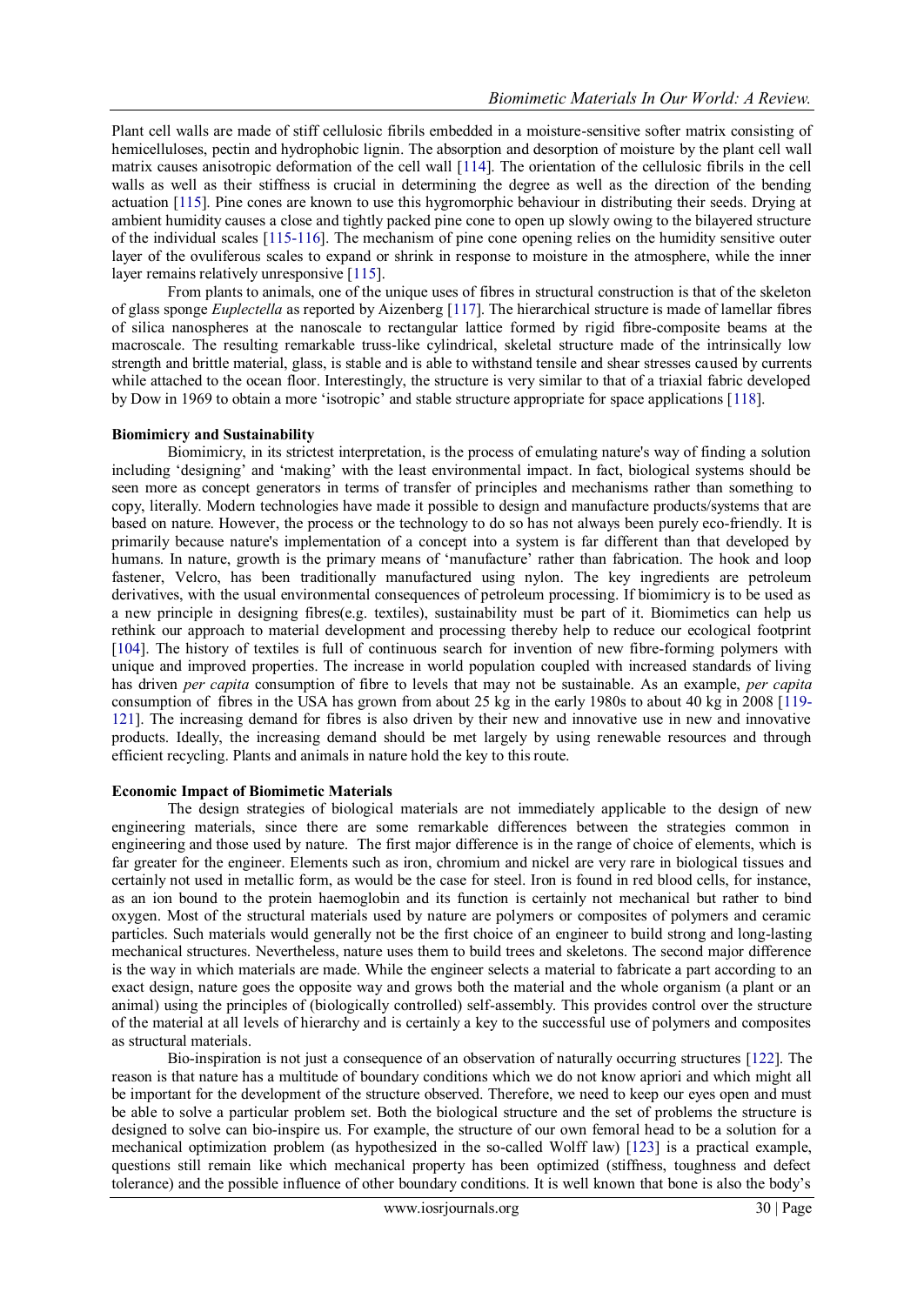ion reservoir and serves the calcium homeostasis [124] it is phrased in the question, 'If bone is the answer, what is the question?' It is quite true that the structures we observe are probably good solutions found by a long adaptation process during evolution.

# **III. Other important impact includes**

**1**. **Damage repair and healing:** One of the most remarkable properties of biological materials is their capacity of self-repair and there are different strategies associated with self-repair. At the smallest scale, there is the concept of sacrificial bonds between molecules that break and reform dynamically [125]. Bond breaking and reforming was found, for example, to occur upon deformation of wood and bone [126-130]. This provides, in fact, the possibility for plastic deformation (without creating permanent damage) as in many metals and alloys. At higher levels, many organisms have the capability to remodel the material. In bone, for example, specialized cells (osteoclasts) are permanently removed material, while other cells (osteoblasts) are depositing new tissues.

**2. Growth and functional adaptation**: This can be influenced by the external conditions such as temperature, mechanical loading, and supply of light, water or nutrition. The living organism must necessarily possess the ability of adaptation to external needs, while possible external influences on a technical system must be typically anticipated in its design, leading to considerable 'over-design' [104]. This aspect of functional adaptation is particularly fascinating for the material scientists, since several undiscovered solutions of nature can serve as sources of inspiration [131]

**3. Hierarchical structuring**: This is one of the results of the growth process of organs. Examples of such hierarchical biological materials are bone [131-134], trees [126, 135-136], superhydrophobic surfaces (Lotus effect; [137-139]. Clearly, hierarchical structuring provides a major opportunity for bio-inspired material synthesis and adaptation of properties for specific functions [140]. Hierarchical hybrid materials can also provide movement and motility. Muscles and connective tissues are integrated to form a complex materials system which is both a motor and supporting structure at the same time. This may inspire material scientists to invent new concepts for active biomimetic materials [141-147].

## **Challenges and future prospect**

The remarkable ability of biological organism to recognize, sort and process diverse and complex sources of information continues to inspire novel approach and in- depth knowledge with respect to the fabrication of inorganic-based surfaces and interfaces. The complex functions that have naturally evolved in the biological world therefore needed to be used routinely in the future to confer advanced capabilities to the manmade materials and architectures.

It is now very important to adopt a loose definition for the term biomimetic material chemistry; the reason is because there are lots of conceptual overlap between those approaches that are inspired by biology and those ones that are based on molecular engineering in material chemistry. The major challenge here is how to translate the harsher regimes of current fabrication technology into the mild that is low temperature and pressure chemical conditions characteristic of biomineralisation.

Unfortunately, we do not know exactly which problem has been solved. It may be to provide a strong material and also to meet some different biological constraints. This implies that we may not succeed if we follow without modifications the solutions found by nature as optimal for a certain unknown requirement. So, we have to carefully study the biological system and understand the structure–function relationship of the biological material in the context of its physical and biological constraints. Careful investigation of a biological system serving as the model is necessary for biomimetic material research.

Another important challenge is that biomineralization is associated with absence of toxic intermediates and therefore one will certainly do well to incorporate this biological rule of construction in assessing the impact of future material fabrication process on our environment.

There is also a need to ask question on how inorganic materials can be assembled by molecular structure of the earth crust (tectonic) into the organized long-range architecture. It is now ripe to have a biological view of inorganic material chemistry, the concepts: such as self-organization, replication, synergism, morphogenesis, transcription, and metamorphosis. These will be useful in constructive thinking about novel way of synthesizing inorganic materials that exhibit a complex form across the range of lengthy scales. This however suggests a desperate field that can conceptually linked biological assembly and inorganic material chemistry such as biomineralization and biomimetic material chemistry. This in fact, is a serious challenge.

Lastly, this new insight is required to be developed as to the preparation of biocompatible materials and interfaces which will accelerate the creation of probes, sensors and implants for use in the bionic system of matter; this will depend on advances in our knowledge of native biological materials, such as biominerals.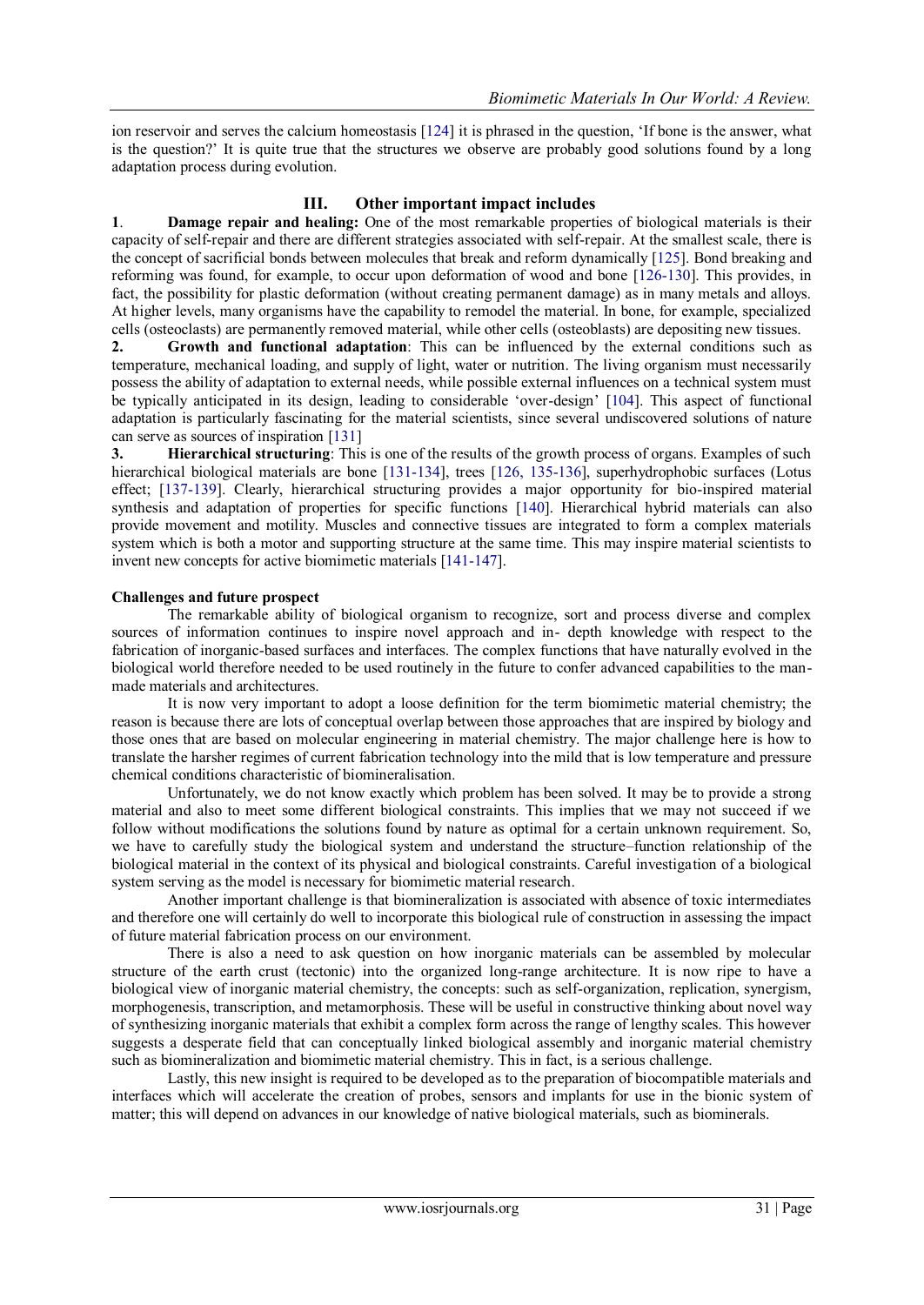## **IV. Conclusion**

There is ample evidence to suggest that our ancestors looked to nature for inspiration to conceive new materials and devices long before the term biomimetic was coined. It is unclear what inspired prehistoric humans to invent the processes (i.e. spinning, weaving, etc.) to assemble fibres into clothing; it may have been an orthogonally interlaced thin and flexible biological structure like the coconut leaf sheath, or the nest of a weaver bird, or it may have been an invention of a contemporary genius. The fundamental practice of prehistoric humans to produce textiles from natural fibres has evolved into a vast array of modern energy- and resourceintensive technologies to make high-performance fibres and manipulate these fibres into complex textile structures for applications in civil construction, filtration, healthcare, etc., in addition to clothing.

Nature provides us with a plethora of techniques to build with fibres to achieve specific goals, and there is tremendous potential to learn from it. Understanding the structure–function relationships is the key in developing textile products that are, for example, adaptive, thermo-resistant, superhydrophobic, or self-healing, examples of which are plentiful in nature. The obvious need for sustainability requires not just mimicking natural design but also the process. A few of these have been covered in this review. The field remains wide open for continuous scientific exploration. The concept of hierarchical structuring for the development of multifunctional materials through optimization at various scales is relevant for many of today's textile structures and applications. Transfer of a concept from natural to man-made is not trivial. However, as Vincent noted 'there is a huge potential to obtain new or unusual combinations of material functions/properties by structuring a given material, rather than by changing its chemical composition'. In fact, textile fibre assemblies can readily provide an ideal test-bed for this concept.

# **V. Acknowledgement**

The corresponding author acknowledges the support obtained from Third World Academy of Science (TWAS) in form of grant; Research Grant number: 11-249 RG/CHE/AF/AC\_1\_UNESCO FR: 3240262674.

#### **References**

- [1] Fratzl P 2007 Biomimetic materials research: what can we really learn from nature's structural materials? *J. Royal Soc Interface* **4** 637-642
- [2] Leslie E and Tushar K G *J. R. Soc. Interface* 2011 Biomimicry in textiles: past, present and potential. An overview, **8** 761-775
- [3] Eggermont M 2007 Biomimetics as problem-solving, creativity and innovation tool, CDEN/C 2E2. *Winnipeg,Canada: University of Manitoba*
- [4] Burgert I, Fruhmann K, Keckes J Fratzl P and Stanzl-Tschegg S 2004 Structure–function relationships of four compression wood types: micromechanical properties at the tissue and fibre level *Trees* **18** 480–485
- [5] Erik D and Stephen M 2002 Bio-inspired materials chemistry *Adv. Mater.* **14** 1-14.
- [6] Hengstenberg, A, Bloch A, Dietzel D and Schuhmann W 2001 Constant-Distance"-Mode Scanning Electrochemical Microscopy (SECM) as a Tool for the Detection of Secretion from Cells *Angew. Chem Int. Ed.* **40** 905
- [7] Tromas C, Rojo J, de la Fuente J M, Barrientos A G, Garcia R and Penades, S 2001 *Angew. Chem Int. Ed.* Nanoparticles: Building Blocks for Nanotechnology **40** 3052.
- [8] Wu S Y, Dornan J, Kontopidis G, Taylor P and Walkinshaw M D *Angew. Chem. Int. Ed.* 2001 The First Direct Determination of a Ligand Binding Constant in Protein Crystals **40** 582.
- [9] Ueda M Sako Y, Tanaka T, Devreotes P and Yanagida T 2001 Functional Analysis of Spontaneous Cell Movement under Different Physiological Conditions *Science* **293** 864.
- [10] Dupont-Gillain C C and Rouxhet P G 2001 Modulable nanometer-scale surface architecture using spin-coating on an adsorbed collagen layer. *Nano. Lett.* **1** 245.
- [11] Niederweis M, Heinz C, Janik K and Bossmann,S.H. 2001 Nanostructuring of Carbon Surfaces by Deposition of a Channel-Forming Protein and Subsequent Polymerization of Methyl Methacrylate Prepolymers *Nano. Lett*. **1** 169.
- [12] Erlanger B F, Chen B X, Zhu M, Brus L 2001 Functional Molecular Nanostructures *Nano. Lett*. **1** 465.
- [13] Kim S R and Abbott N L 2001 High-Contrast imaging of Biomolecular interaction *Adv. Mater*. **13** 1445.
- [14] Loidi-Stahlhofen A, Schmitt J, Noller J, Hartamnn T, Brodowsky H, Schmitt W and Keldenich H, 2001 Vinyl sulfone functionalized silica: a ready to use pre-activated material for immobilization of biomolecules *J*. *Adv. Mater*. **13** 1829-1834
- [15] Demers L M, Park S J, Taton T A, Li Z and Mirkin C A 2001 Orthogonal Assembly of Nanoparticle Building Blocks on Dip-Pen Nanolithographically Generated Templates of DNA *Angew. Chem. Int. Ed. Engl*. **40** (16) 3071-3073
- [16] Dennis J R, Howard J and Vogel V 1999 Molecular shuttles: directed motion of microtubules slang nanoscale kinesin tracks. Nanotechnol. **10**, 232-236.
- [17] Palecek S P, Loftus J C, Ginsberg M H, Lauffenburger D A, and Horwitz A F 1997 Integrin–ligand binding properties govern cell migration speed through cell-substratum adhesiveness *Nature*, **385** 537–540
- [18] Hess H, Clemments J, Qin D, Howard J and Vogel V 2001 Hybrid nanodevices based on biomolecular motors *Nano. Lett*., **1** 235.
- [19] Maria B R and Mark V D 2013 Biomimetic approaches to modulate cellular adhesion in biomaterials: A review *Acta Biomaterialia* **9** (3) 5431–5437
- [20] Bontidean I, Kumar A, Csoregi E, Yu-Galaev I and Mattiasson B 2001 Highly Sensitive Novel Biosensor Based on an Immobilized lac Repressor *Angew. Chem. Int. Ed.* **40** 2676.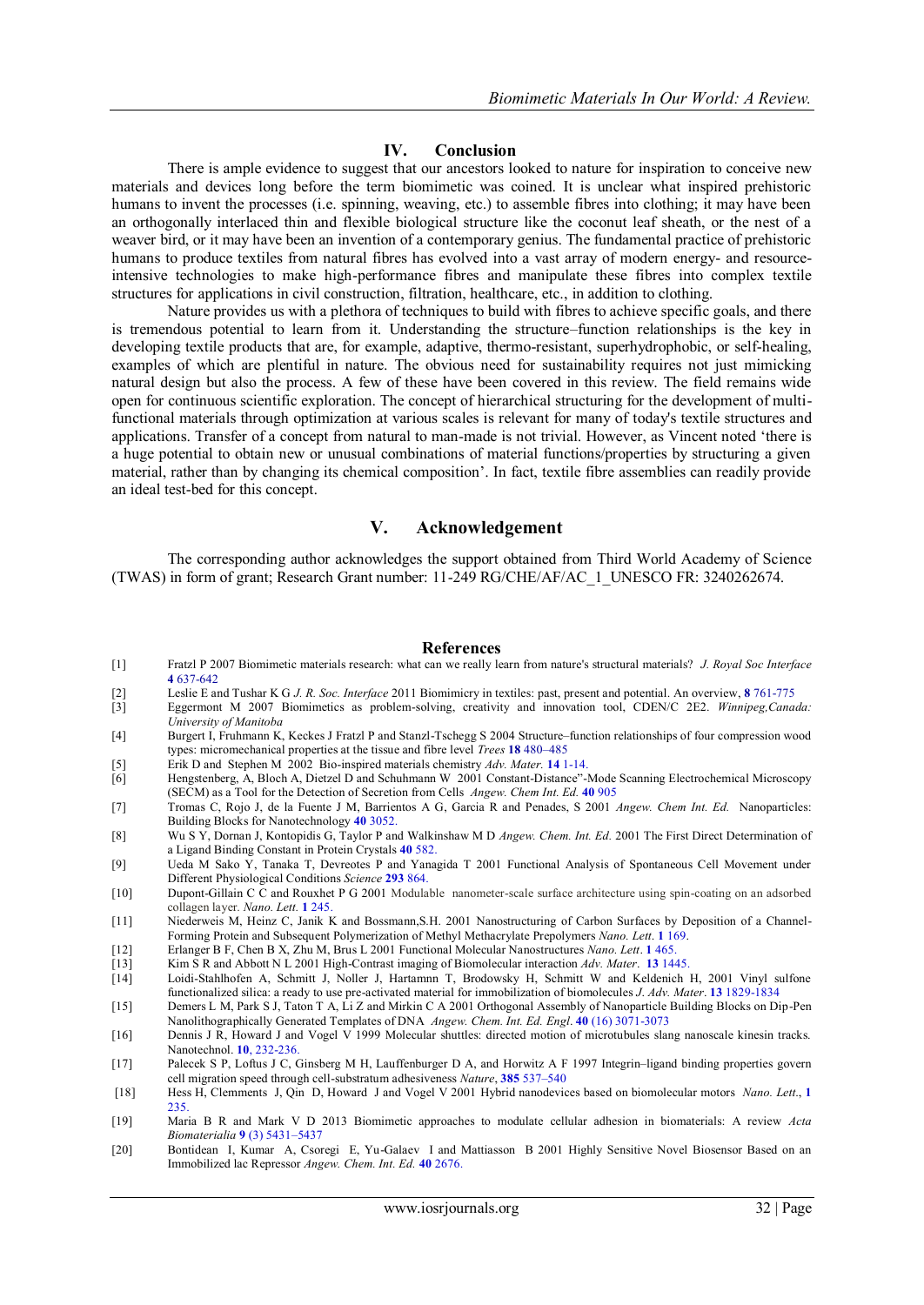- [21] Xiong J P, Stehle T, Diefenbach Zhang B, Dunker R, and Scott D L 2001 Crystal structure of the extracellular segment of integrin alpha Vbeta3 Science, **294**, 339–345.
- [22] Bayley H and Cremer P S 2001 Stochastic sensors inspired by biology *Nature* **413**, 226.
- [23] Ulbrich M and Fromherz 2001 Neuron-Silicon Self-Excitation: A Prototype of Iono-Electronics *Adv. Mater.* **13** 344.
- Bachand G D, Soong R K, Neves N P, Olkhovets A, Craighead H G and Montemagno C D 2001 Precision Attachment of Individual F1-ATPase Biomolecular Motors on Nanofabricated Substrates *Nano. Lett*. **1** 42–44
- [25] Addadi L and Weiner S 1992 Control and Design Principles in Biological Mineralization. Angew. Chem. Int. Ed. Engl. **31** 153–169
- Mann S. 1993 Molecular tectonics in biomineralization and biomimetic Materials Chemistry *Nature* 365 499-505.<br>
[27] Fratzl P and Weinkamer R 2007 Nature's hierarchical materials *Prog. Mater Sci.* 52 1263-1334
- [27] Fratzl P and Weinkamer R 2007 Nature's hierarchical materials *Prog. Mater Sci.* **52** 1263-1334
- [28] Ortiz C and Boyce M C 2008 Materials science. Bioinspired structural materials. *Science* **319** 1053-1054
- [29] Vincent J F V, Bogatyreva O A, Bogatyrev N R, Bowyer A and Pahl A K 2006 Biomimetics: its practice and theory. *J. R. Soc. Interface* **3** 471–482
- [30] Bhushan B 2009 Biomimetics: lessons from nature—an overview *Phil. Trans. R. Soc. A* **367**, 1445–1486.
- [31] Schmitt O 29 August–3 September 1969 Some interesting and useful biomimetic transforms. *Proc. 3rd Int. Biophysics Congress, Boston, MA, Paris, France*: IUPAB **297**
- [32] Bar-Cohen Y 2006 Biomimetics: biologically inspired technologies. Boca Raton, FL: CRC/*Taylor & Francis*,
- [33] Mann S 1996 Biomimetic Materials Chemistry VCH, New York<br>[34] Romei F. Leonardo Da Vinci. The Oliver Press. 2008 ISBN 978-
- [34] Romei F. *Leonardo Da Vinci*. The Oliver Press. 2008 ISBN 978-1-934545-00-3. 56 [35] Howard F Wilbur and Orville 1998 A Biography of the Wright Brothers Dober Publications. 33 ISBN 978-0-486-40297-0
- [36] Compact Oxford English Dictionary 2008 ISBN 978-0-19-953296-4.<br>[37] Vincent J F V Biomimetics a review 2009 *Proc. I. Mech.* E. 223 9
- [37] Vincent J F V Biomimetics a review 2009 *Proc. I. Mech*. E. **223** 919- 939.
- [38] Merrill C L 1982 Biomimicry of the Dioxygen Active Site in the Copper Proteins Hemocyanin and Cytochrome Oxidase *Rice University*
- [39] Benyus J 1997 Biomimicry: Innovation Inspired by Nature *New York, NY, USA: William Morrow & Company Inc.* ISBN 978-0- 688-16099-9.
- [40] Fratzl P 2007 Biomimetic materials research: what can we really learn from nature's structural materials *J. R. Soc. Interface* **4**, 637–642.
- [41] Geiger B, Spatz J P and Bershadsky A D 2009 Environmental sensing through focal adhesions *Nat. Rev. Mol. Cell Biol.* **10** 21- 33.
- [42] Spatz J P and Geiger B 2007 Molecular engineering of cellular environments: Cell adhesion to nano-digital surfaces *Cell Mechanics* **83** 89-+
- [43] Mann S 2001 Biomineralization. Principles concepts in bioinorganic materials chemistry, *Oxford University Press, Oxford UK.*
- [44] Vincent J F V and Mann D L 2002 Systematic technology transfer from biology to engineering. *Phil. Trans. Soc. A* **360**, 159– 173.
- [45] Stephen M 1993 Molecular tectonic in biomineralization and biomimetic material chemistry *Nature* **365** 499-505
- [46] Ozin G A 1992 Nanochemistry: Synthesis in diminishing dimensions *Adv. Mater.* **4** 612-649
- [47] Concolino T E and Eglin J L 1997 Recent Studies of the Synthesis and Reactivity of Group 6 and 7 Transition Metal Compounds with Metal–Metal Bonds *Springe*r **8** (46) 461-506
- [48] Csete M E and Doyle J C 2002 Reverse engineering of biological complexity Science **295**, 1664–1669.
- [49] Amada S, Ichikawa Y, Munekata T, Nagase Y and Shimizu H 1997 Fiber texture and mechanical graded structure of bamboo*. Composites B* **28** 13*–*20
- [50] Clemmens J, Hess H, Howard J and Vogel V (2003). Analysis of microtubule guidance in open microfabricated channels coated with the motor protein kinesin. *Langmuir* **19**, 1738-1744
- [51] Haluska C K 2006 Time scales of membrane fusion revealed by direct imaging of vesicle fusion with high temporal resolution. *Proc. Natl Acad. Sci. USA* **103**, 15841-15846.
- [52] Gupta H S, Seto J, Wagermaier W, Zaslansky P, Boesecke, P and Fratzl P 2006 Cooperative deformation of mineral and collagen in bone at the nanoscale. *Proc. Natl Acad. Sci. USA* **103**, 17 741–17 746.
- [53] Stephen M and Geoffrey A O 1996 Synthesis of inorganic materials with complex form *Nature* **382** 313-318.
- [54] Mann B K and West J L 2002 Cell adhesion peptides alter smooth muscle cell adhesion, proliferation, migration, and matrix protein synthesis on modified surfaces and in polymer scaffolds *J. Biomed. Mater. Res.* **60** 86–93
- [55] Rajesh R N, Sarah J S, Gunjan A, Sharon E J and Morley O S 2002 Biomimetic synthesis and patterning of silver nanoparticles Lett. 169-172
- [56] Glass R, Arnold M, Blümmel J, Küller A, Möller M, and Spatz J P 2003 Micronanostructured interfaces fabricated by the use of inorganic block copolymer micellar monolayers as negative resist for electron-beam lithography *Adv. Funct. Mater*. **13** 569–575
- [57] Kim D H, Lee H, Lee Y K, Nam J M and Levchenko A 2010 Biomimetic nanopatterns as enabling tools for analysis and control of live cells Adv. Mater. **22** 4551–4566
- [58] Lowe J and Amos L A 1998 Crystal structure of the bacterial cell-division protein FtsZ. *Nature* **391**, 203-206.
- Liu, H., Schmidt J J, Bachand G D, Rizk S S, Looger L L, Hellinga H W and Montemagno C D 2000 Control of a biomolecular motor-powered nanodevice with an engineered chemicalswitch*. Nat. Mater*. **1** 173-177.
- [60] Cha J N, Stucky G D, Morse D E and Deming T J 2000 Biomimetic synthesis of ordered silica structures mediated by block copolypeptides. *Nature* **403,** 289–292.
- [61] Douglas T 2002 Protein engineering of a viral cage for constrained nanometrials synthesis *Adv.Mater.* **14,** 415–418.
- [62] Hess H, Clemmens J., Howard, J, and Vogel V 2002a Surface imaging by self-propelled
- nanoscale probes *Nano Letters* **2** 113-116.
- [63] Lee S W, Mao C, Flynn C E and Belcher A M 2002 Ordering of quantum dots using genetically engineered viruses. *Science* **296,**  892–895
- [64] Diez S, Jonne H H and Howard J 2004 Biomolecular Motors Operating in Engineered Environments *NanoBiotechnology* 1-18
- [65] Reichl S 2009 Films based on human hair keratin as substrates for cell culture and tissue engineering *Biomaterials* **30** 6854–6866 [66] Mendelson N H 1992 Production and initial characterization of bionites: materials formed on a bacterial backbone *Science* **258**
- 5088 1633-1636.
- [67] Pazirandeh M, Bara S and Campbell J R *Biomimetics* 1992 **1** 41-50
- [68] Jeronimidis G and Atkins A G 1995 Mechanics of biological materials and structures—Nature's lessons for the engineer *J. Mech. Eng. Sci.* **209**, 221–235.
- [69] Vincent, J F V 2005 Deconstructing the design of a biological material *J. Theor. Biol*. **236**, 73–78.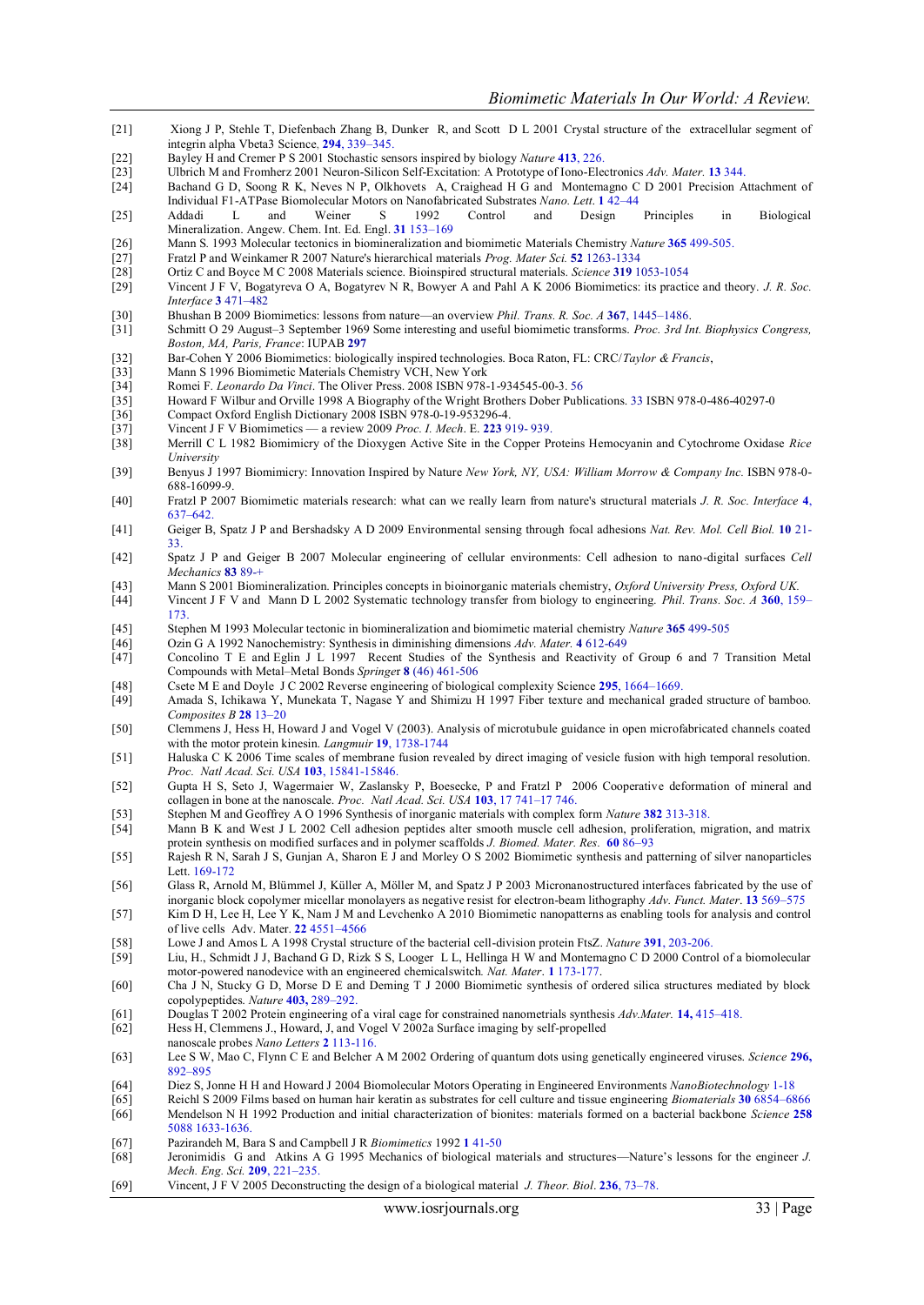- [70] Vincent, J F V 2003 Biomimetic modelling. *Phil. Trans. R. Soc. B* **358**, 1597–1603.
- [71] Bormuth V, Varga V, Howard J and Schaffer E 2009 Protein Friction Limits Diffusive and Directed Movements of Kinesin Motors on Microtubules. *Science* **325**, 870-873
- [72] Bonderer L J, Studart A R and Gauckler L J 2008 Bioinspired design and assembly of platelet reinforced polymer films. *Science*  **319**, 1069-1073
- [73] Yabu H and Shimomura M 2005 Single-step fabrication of transparent superhydrophobic porous polymer films. Chem. Mater. **17** 5231–5234.
- [74] Wang X C 2009 A metal-free polymeric photocatalyst for hydrogen production from water under visible light *Nature Mat.* **8**, 76- 80
- [75] Kim E, Xia Y and Whitesides G M 1995 Polymer microstructures formed by moulding in capillaries *Nature* **376** 581–584.
- [76] Fratzl P and Barth F G 2009 Biomaterial systems for mechanosensing and actuation. *Nature* **462**
- [77] Jeronimidis, G. 2000 In Structural biological materials, design and structure–property relationships (ed. M. Elices), ch. 1 and 2. *Amsterdam.* The *Netherlands: Pergamon.*
- [78] Mayer G and Sarikaya M 2002 Rigid biological composite materials: Structural examples for biomimetic design. *Exp.Mech.* **42,**  395–403
- [79] Mann S and Calvert P 1988 Synthesis and biological composites formed by *in-situ* precipitation. *J.Mater. Sci.* **23** 3801–3815
- [80] Trabbic K A and Yager P 1998 Comparative structural characterization of naturally- and synthetically-spun fibers of Bombyx mori fibroin. *Macromolecules* **31**, 462–471.
- [81] Geim A K, Dubonos S V, Grigorieva I V, Novoselov K S, Zhukov A A and Shapoval S Y 2003 Microfabricated adhesive mimicking gecko foot-hair *Nat. Mater. 2 461–463*
- [82] Lower, S.K.; Hochella, M. F. Jr.; Beveridge T.J. *Science* 2001, 293, 1360.
- [83] Naka K and Chujo Y. 2001 Control of crystal nucleation and growth of Calcium carbonate by synthetic substrates *Chem. Mater.* **13** 3245**.**
- **[**84**]** Dove P M and DeYoreo J J 2001 Formation of chiral morphologies through selective binding *Nature* **411**,775-119
- [85] Gehrke N, Nassif N, Pinna N, Antonietti M and Gupta H S 2005 Retrosynthesis of nacre via amorphous precursor particles *Chem. Mater.* **17** 6514-6516
- [86] Nassif N, Pinna N, Gehrke N, Antonietti M, Jager C and Colfen H 2005 Amorphous layer around aragonite platelets in nacr *Proc Natn. Acad. Sci. U. S. A* **102** 12653-12655
- [87] Lipowsky P, Burghard Z, Jeurgens L P H, Bill J and Aldinger F 2007 Laminates of zinc oxide and poly( amino acid) layers with enhanced mechanical performance *Nanotechnol* 18.
- [88] Burghard Z, Matsuda N, Shimizu T, Yamato M and Okano T 2007 Nanomechanical properties of bioinspired organic-inorganic composite films *Adv. Mater.* **19** 970-+
- [89] Burghard, Z, Zini, L, Vesna S, Bellina, P, Peter A and Bill J 2009 Toughening through Nature-Adapted Nanoscale Design *Nano Letters* **9** 4103-4108.
- [90] Munch E, Bonderer L J, Studart A R and Gauckler L 2008 Tough, bio-inspired hybrid materials *Science* **322** 1516-1520
- [91] Bonderer L J, Studart A R and Gauckler L J 2008 Bioinspired design and assembly of platelet reinforced polymer films *Science*  **319** 1069-1073
- [92] Huang Y X, Ewald B, Schnelle W and Prots Y 2008 Shape Development and Structure of a Complex (Otoconia-Like?) Calcite-Gelatine Composite *Angew. Chem. Int. Ed.* **47** 8280-8284.
- [93] Rosseeva E V, Buder J and Simon P *Chem. Mater.* 2008 Synthesis, Characterization, and Morphogenesis of Carbonated Fluorapatite-Gelatine Nanocomposites: A Complex Biomimetic Approach toward the Mineralization of Hard Tissues **20** 6003- 6013.
- [94] Dong-Ki K, Naka K and Chujo Y 2003 Unique crystal of hydrophobic CaCO3 composite by sodium trisilanolate in a mixture of a water-miscible organic solvent and water J. Cryst. *Growth* **259** 411–418
- [95] Economy J., Lin R.Y. 1976 Adsoption characteristics of activated carbon fibre *Appl. Polym. Symp.* **29** 199-211.
- [96] Brasquet C, Le Cloirec P 1997Adsoption onto activated carbon fibres; application to water treatment *Carbon* **35** 1307-1313.
- [97] Wang X C, Maeda K and Thomas A 2009 A metal-free polymeric photocatalyst for hydrogen production from water under visible light *Nature Mater.* **8** 76-80
- [98] Murata S, Furukawa H and Kuroda K 2001 Immobilization of chlorophyll derivatives onto mesoporous silica and energy transfer between the chromophores in mesopores *Chem. Mater.* **13** 2722.
- [99] Shin H S, Jo and Mikos A G 2003 Biomimetic materials for tissue engineering *Biomaterials* **24** 4353-5364.
- [100] Howard J 2009 Mechanical Signaling in Networks of Motor and Cytoskeletal Proteins *Annual Review of Biophysics* **38** 217-234. [101] Arnold M 2009 Cell interactions with hierarchically structured nano-patterned adhesive surfaces *Soft Matter.* **5** 72-77.
- [102] Cavalcanti-Adam E A, Glass R, Blummel J, Eck W, Kantlehner Kessler H and Spatz J P 2007 Cell spreading and focal adhesion dynamics are regulated by spacing of integrin ligands *Biophys J.*  **92** 2964-2974
- [103] Aizenberg, J.; Weaver, J. C.; Thanawala, M. S.; Sundar, V. C.; Morse, D. E.; Fratzl, P. 2005, Skeleton of Euplectella sp.: structural hierarchy from the nanoscale to the macroscale *Science* **309**, 275–278.
- [104] Leslie E and Tushar K G 2011 *J. R. Soc. Interface* Biomimicry in textiles: past, present and potential. An overview **8** 761-775
- [105] Reddy O K, Reddy S G, Maheswari U C, Rajulu V A and Rao M K 2010 Structural characterization of coconut tree leaf sheath fiber reinforcement *J.Forest Res* 21 53–58.
- [106] Satyanarayana K G, Pillai C K S, Sukumaran K, Pillai S G K, Rohatgi P K and Vijayan K 1982 Structure property studies of fibres from various parts of the coconut tree *J. Mater. Sci* **17** 2453–2462
- [107] Burgert I, Fruhmann K, Keckes J, Fratzl, P and Stanzl-Tschegg S 2004 Structure–function relationships of four compression wood types: micromechanical properties at the tissue and fibre level *Trees* **18** 480–485
- [108] Deshpande U S, Burgert I and Paris O 2006 Hierarchically structured ceramics by high-precision nanoparticle casting of wood *Small* **2** 994–998
- [109] Gordon J E and Jeronimidis G 1980 Composites with high work of fracture *Phil. Trans. R. Soc. Lond. A.* **294** 545–550
- [110] Keckes J. 2003 Cell-wall recovery after irreversible deformation of wood *Nat. Mater* **2 810**–813
- [111] Amada S, Ichikawa Y, Munekata T, Nagase Y and Shimizu H 1997 Fiber texture and mechanical graded structure of bamboo *Composites B*. **28** 13–20
- [112] Li S H, Zeng Q Y, Xiao Y L, Fu S Y and Zhou B L 1995 *Mater. Sci. Eng. C* Biomimicry of bamboo bast fiber with engineering composite materials **3** 125–130
- [113] Parameswaran N and Liese W 1976 On the fine structure of bamboo fibres *Wood Sci. Technol.* **10** 231–246